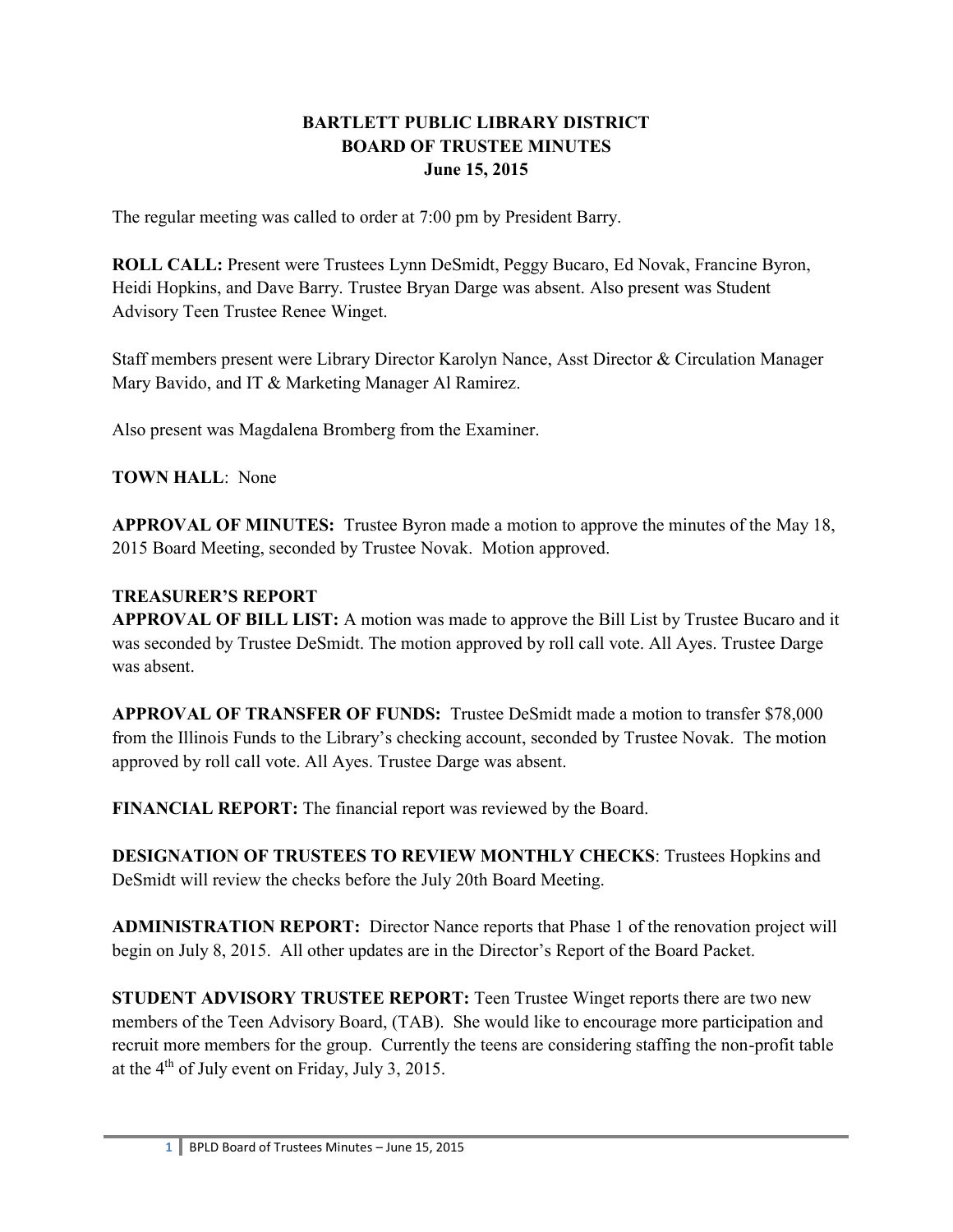#### **CORRESPONDENCE:** None.

# **REPORTS, QUESTIONS AND ANSWERS:** President and Trustees

Trustee Barry commented on the Fravinia concert and thanked the Friends and Library for providing a great event. Barry reports there is no news from RAILS and they are waiting for news from the State of Illinois about the budget and library funding.

## **ACTION ITEMS:**

**Prevailing Wage Ordinance 2015-1:** Trustee Hopkins made a motion to approve compliance with the Prevailing Wage Ordinance for 2015. It was seconded by Trustee Novak. The motion approved by roll call vote. All Ayes. Trustee Darge was absent.

**Working Budget: 2015-2016 Final Budget:** Trustee Hopkins made a motion to approve the final Budget for FY 2015-2016. It was seconded by Trustee Byron. The motion approved by roll call vote. All Ayes. Trustee Darge was absent.

**Liability/Building Insurance: Workers Compensation Insurance: Crime/Treasurers Insurance: Director and Officers Insurance:** 

Trustee Novak made a motion to approve Liability coverage, Workers Compensation coverage, Crime Coverage/Treasurers Bond, and the Directors and Officers Insurance with Hanover, Liberty Mutual and Philadelphia in the amount of \$31,100. It was seconded by Trustee Hopkins. The motion approved by roll call vote. All Ayes. Trustee Darge was absent.

**Builders Risk Insurance:** Trustee Bucaro made a motion to approve coverage with Zurich Insurance for a 9-month policy with a premium of \$2,231. It was seconded by Trustee DeSmidt. The motion approved by roll call vote. All Ayes. Trustee Darge was absent.

**Carpet Alternate/Library Closing:** Trustee Byron made a motion to approve the Carpet Alternate and a closing of the Library for installation. It was seconded by Trustee Novak. The motion approved by roll call vote. All Ayes. Trustee Darge was absent.

**Change Order:** Trustee Hopkins made a motion to approve a change order to add two light fixtures during the library renovation project in order to comply with the recommendation made by the Bartlett Fire Protection District. It was seconded by Trustee Bucaro. The motion approved by roll call vote. All Ayes. Trustee Darge was absent.

**Auditor Engagement Letter:** Trustee Hopkins made a motion to approve the Library's annual audit to be conducted by McClure Inserra. It was seconded by Trustee Novak. The motion approved by roll call vote. All Ayes. Trustee Darge was absent.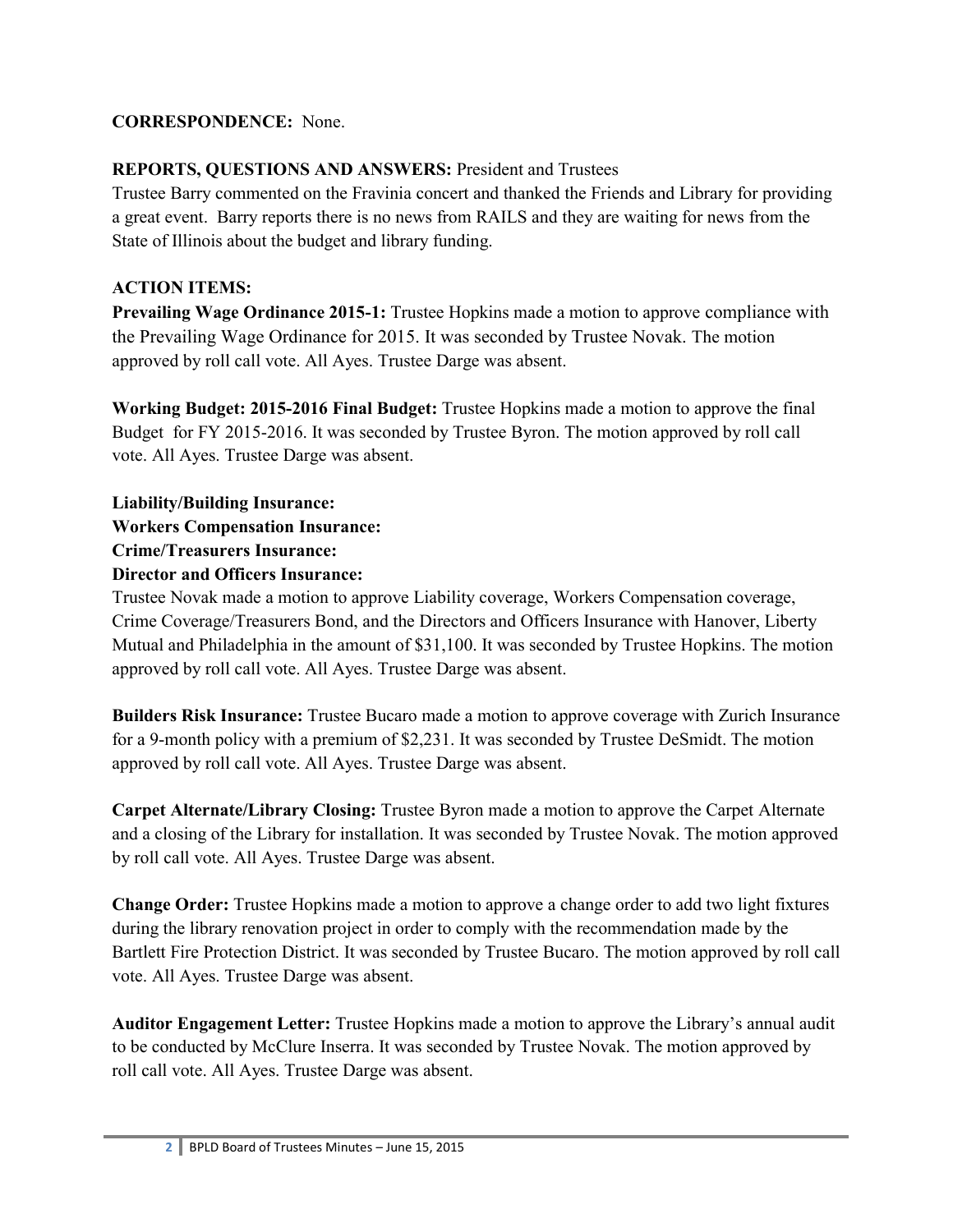**Zabinski Consulting Services Contract:** Trustee Bucaro made a motion to approve the annual accounting contract with Zabinski Consulting Services. It was seconded by Trustee Byron. The motion approved by roll call vote. All Ayes. Trustee Darge was absent.

## **DISCUSSION ITEMS:**

**Cook and DuPage County Extensions:** The Cook and DuPage County Extensions documents are available for the Board to review.

**TIF District Update:** Trustee Barry gave an update on the most recent meeting on the TIF district. The Board members suggested putting the resolution they passed about the TIF on the Library's website.

**2016 Per Capita Requirements:** The Bartlett Library receives about \$43,000 a year from the Per Capita Grant. This year the Library will focus on technology and resource sharing.

**Independence Day Activities and Parade:** Library Board members and staff will volunteer to help with the  $4<sup>th</sup>$  of July activities on July 3rd and the Independence Day parade on July 5, 2015.

**Breakfast with the Village, June 24, 2015, 7:15am:** Trustees Bucaro, Novak, Byron, Hopkins, and Barry will attend the Breakfast with the Village.

**Staff Awards Celebration:** This item was tabled until the next Board Meeting.

**Foundation Update:** The next meeting of the Foundation will be on Thursday, June 25, 2015. They will be working on plans for a fall fundraiser.

**Friends Update:** The Friends' Fravinia concert was held on Friday, June 12th. The concert was moved indoors because of the wet weather. The Friends will be conducting a book sale in the meeting room June 19-23, 2015.

**Coffee with the Trustees:** The next Coffee with the Trustees will be on Saturday, June 20 from 2:00-3:00pm. Trustees DeSmidt and Bucaro will attend.

**Trustee Training:** Former Trustee, Jack Budz, conducted training for new Trustees before the Board meeting. It was very successful.

**Bartlett Rotary Club Installation Dinner:** Director Nance is the new president of the Bartlett Rotary Club. Board members are invited to attend the installation on Tuesday, June 23rd at Bartlett Hills.

**Other Items:** Scout Daniel Rawden's landscaping project was very successful. A butterfly garden was created, perennials were added to some of the beds, and the handrails were repainted.